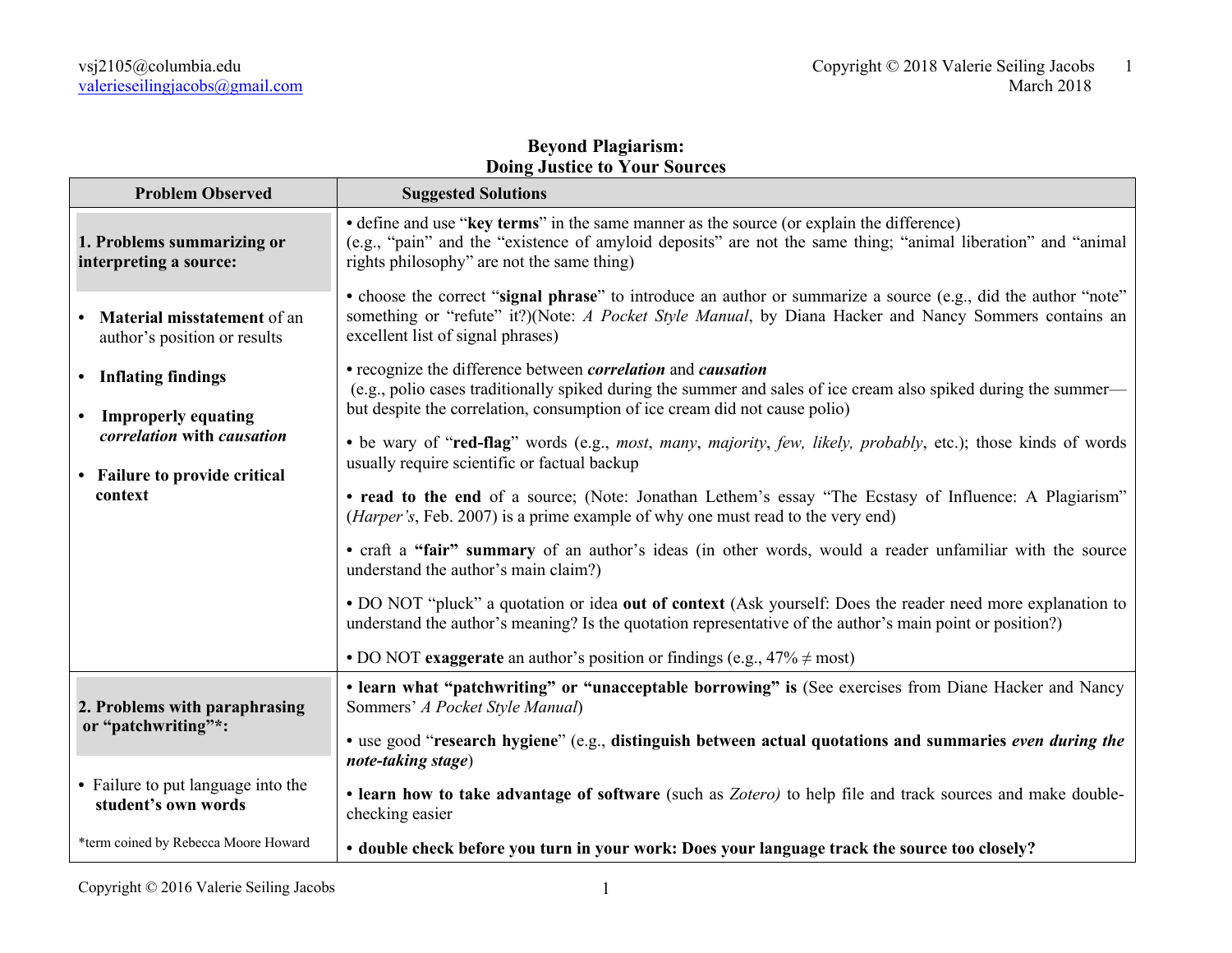| <b>Problem Observed</b>                                                                                                                                    | <b>Suggested Solutions</b>                                                                                                                                                                                                                                                                                                                        |
|------------------------------------------------------------------------------------------------------------------------------------------------------------|---------------------------------------------------------------------------------------------------------------------------------------------------------------------------------------------------------------------------------------------------------------------------------------------------------------------------------------------------|
| 3. Conflation problems<br>(failure to distinguish "who" is<br>speaking):                                                                                   | • AVOID using one source to quote another source<br>(Note: this is like asking the reader to look through two sets of lenses and dramatically increases the risk of<br>misstating an author's position or findings)                                                                                                                               |
| • Student v. source<br>• 1st source v. 2nd source                                                                                                          | • be sure to signal a shift between a source and an original idea (and vice versa)<br>(in other words, do not inadvertently claim credit for someone else's idea or accidentally give credit to a source<br>for your own idea) (See Graff, Gerald and Cathy Birkenstein. They Say, I Say. NY: W.W. Norton (2006).                                 |
|                                                                                                                                                            | • familiarize yourself with rules on how to use an ellipsis and/or brackets to indicate a change                                                                                                                                                                                                                                                  |
| 4. Miscellaneous citation<br>problems:                                                                                                                     | • remember that changing punctuation can change meaning (Suggested reading: Austen, Ian. "The Comma That<br>Costs 1 Million Dollars (Canadian)." nytimes.com. New York Times, 25 Oct. 2006. Web. 10 Feb. 2014)                                                                                                                                    |
| Failure to indicate deleted or<br>added language                                                                                                           | • ALWAYS double check a quotation (including language and local page cite)                                                                                                                                                                                                                                                                        |
| Failure to maintain original<br>$\bullet$<br>punctuation<br>• Failure to provide an accurate<br>"local" or "pin" page citation                             | • ALWAYS double check numbers and statistics                                                                                                                                                                                                                                                                                                      |
|                                                                                                                                                            | • ALWAYS double check that every work cited in the body of a paper is included on the Works Cited page                                                                                                                                                                                                                                            |
| 5. Source selection problems<br>involving the quality or nature of                                                                                         | • learn what is (and is NOT) an academic source & how each should be used (e.g., a non-academic source<br>could be used in an introduction or to provide general background, but probably not as an "argument"<br>source)(enlist the help of a librarian to identify and locate academic sources)                                                 |
| sources:                                                                                                                                                   | • learn the parts of a scientific article (e.g., abstract, previous literature, methods, findings, etc.)(Note: stress<br>that a student should never quote from an abstract or other summary)                                                                                                                                                     |
| • Citing a nonscientific source<br>for a scientific fact                                                                                                   |                                                                                                                                                                                                                                                                                                                                                   |
| • Citing to an unreliable or non-<br>academic source<br>• Citing old data<br>• Citing a potentially biased<br>source (w/o revealing the<br>potential bias) | • learn the differences between various kinds of sources (e.g., a report of a recent randomized controlled study<br>v. a meta-analysis of existing data; an op-ed essay v. a researched paper on an issue, etc.)                                                                                                                                  |
|                                                                                                                                                            | • learn how to recognize (and disclose) an author's potential bias (check the author's bio: does he or she work<br>for an interested party?; check the history of the publication: have the editors historically taken a certain position<br>on an issue?; who owns the publication?; can you identify any other potential conflict of interest?) |
|                                                                                                                                                            | • ALWAYS check whether the underlying information and data is still current (in other words, has anyone<br>published anything more recently that contradicts your assumptions or evidence?)(Note: one way to do this is to<br>do an advanced search restricting results to the time period beginning after the date of your last source)          |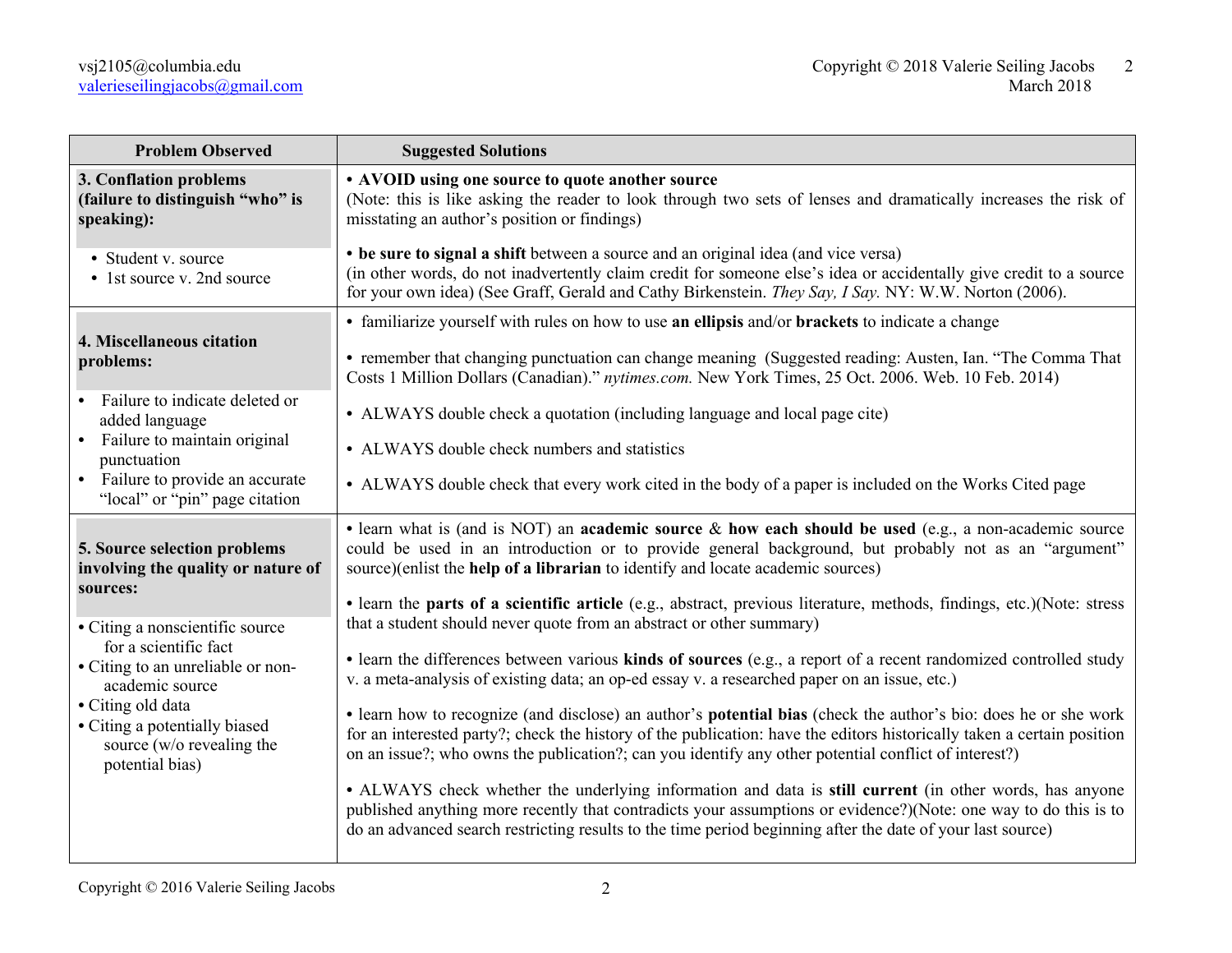| 1. Problems summarizing<br>or interpreting a source:                                  | <b>Sample Teacher Responses</b>                                                                                                                                                                                                                                                                                                                                                                                                                                                                                                                   |
|---------------------------------------------------------------------------------------|---------------------------------------------------------------------------------------------------------------------------------------------------------------------------------------------------------------------------------------------------------------------------------------------------------------------------------------------------------------------------------------------------------------------------------------------------------------------------------------------------------------------------------------------------|
| • Misstatement of author's<br>position or plucking a<br>quotation out of context:     | • On page four you state that Dr. Smith "recognizes the need for change in the global warming controversy." A more<br>careful reading of Smith's letter to the editor (which, by the way, does not qualify in this instance as an "academic"<br>source) reveals that Smith is suggesting that the journal stay out of the debate.                                                                                                                                                                                                                 |
|                                                                                       | • On page five you cite Jones for a proposition that she only mentions in passing in a footnote. More important, Jones does<br>not actually support that proposition, but merely notes that it is an <i>issue</i> that will require more research. Be careful not to<br>pluck quotations from sources and present them out of context.                                                                                                                                                                                                            |
| • Misstatement of results<br>due to problems with "key<br>terms":                     | • On page four you state that the study found that "pain" was "noticeably increased in birds subjected to stressful<br>environmental conditions." But the authors of the study do not say that. What they say is that the incidence of amyloid<br>deposits (i.e., a pathological alteration) was noticeably increased in those animals. In other words, "pain" and "amyloid<br>deposits" are not the same thing. Be careful not to overstate a researcher's results. And be sure to define and use key terms<br>in the same manner as the source. |
|                                                                                       | • On page four you state that Harris claims that "animal liberation" does not serve the greatest good. Putting aside the fact<br>that the Harris source appears to be a letter to the editor (which, by the way, should have been described that way on the<br>Works Cited page), what Harris said was that the animal rights philosophy (which is not the same thing as "animal"<br>liberation") does not serve the greatest good.                                                                                                               |
| • Improperly equating<br>correlation with causation:                                  | • On page five you state that increased levels of AEF "can cause" Alzheimer's, but the only source you cite for this<br>proposition is an abstract of an article that found AEF activity in the brain of Alzheimer's patients. Putting aside the<br>problem of improperly citing an abstract as scientific evidence, you make an unsupported logical leap and wrongly equate<br>correlation with causation.                                                                                                                                       |
|                                                                                       | • On page three you state that Smith and Jones "argue for" the sex-negative position. But that source merely reported a<br>correlation between pornography and abuse. Although I appreciate your efforts to connect pornography with sex offenders,<br>you must not confuse <i>correlation</i> with <i>causation</i> , which are two very different concepts. Thus, it is not accurate to say that<br>Smith and Jones "argue" for that position. Be careful to choose the correct signal phrase.                                                  |
| • Other misstatements or<br>overstatements of an<br>author's position or<br>findings: | • On page three you state that Burns "notes" that water with high nitrate levels "may cause" spontaneous abortions. First,<br>you need to make it clear that Burns did not conduct a study (but rather, simply summarized others' anecdotal<br>observations). Anecdotal reports are not the same as controlled studies. Second, Burns did not say that high nitrate levels<br>"caused" the abortions. What she said was that there were anecdotal reports of spontaneous abortions among women                                                    |

Copyright © 2016 Valerie Seiling Jacobs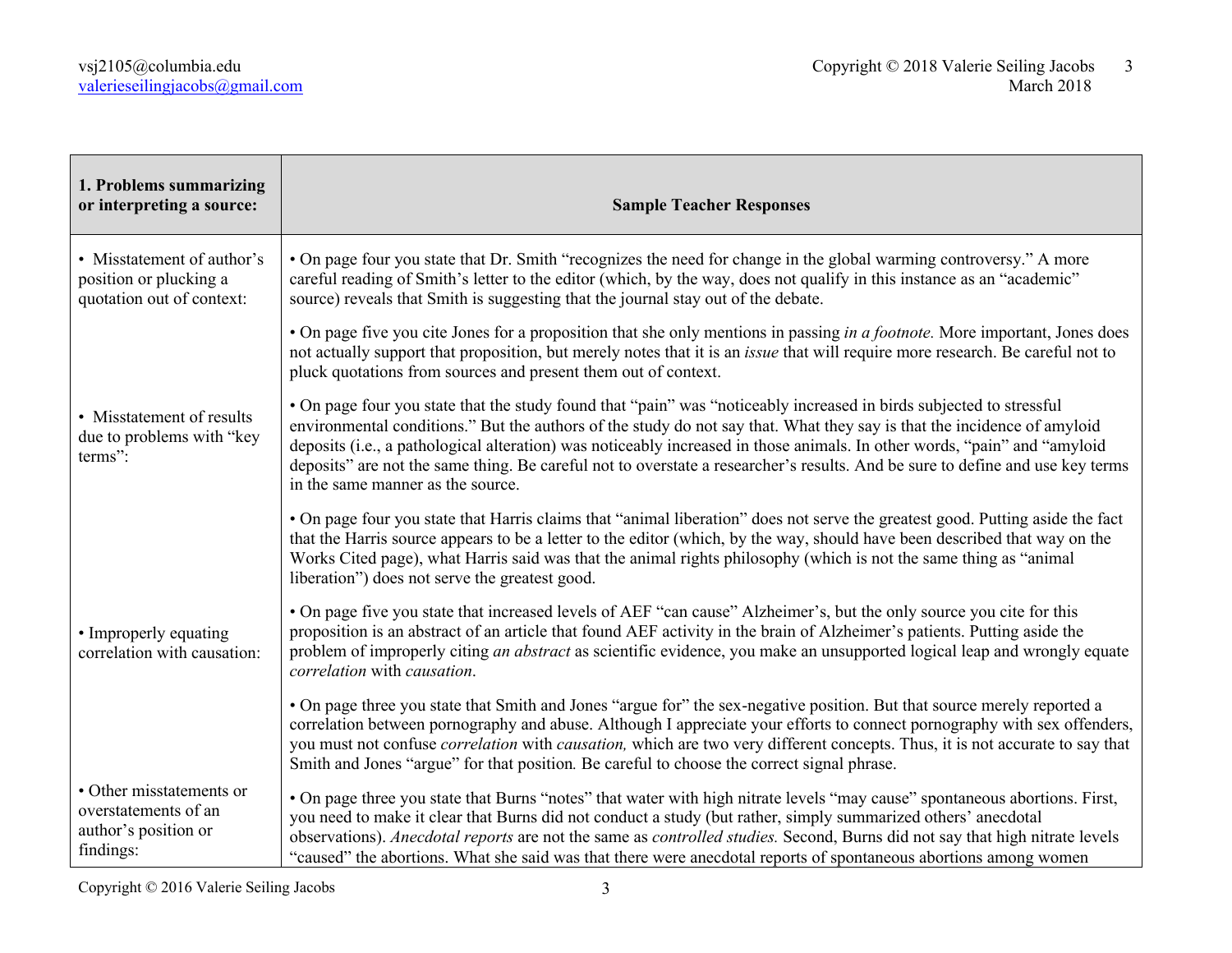| • Inaccurate summary of an<br>author's position or main<br>purpose (possibly resulting<br>from a superficial or<br>incomplete review of a<br>source): | consuming high nitrate water. Be specific and do not confuse <i>correlation</i> with <i>causation</i> .                                                                                                                                                                                                                                                                                                                                                                                 |
|-------------------------------------------------------------------------------------------------------------------------------------------------------|-----------------------------------------------------------------------------------------------------------------------------------------------------------------------------------------------------------------------------------------------------------------------------------------------------------------------------------------------------------------------------------------------------------------------------------------------------------------------------------------|
|                                                                                                                                                       | • On page three, you cite Peters et al for the proposition that the long-term effects of air pollution (from hog waste) can<br>"trigger potentially fatal respiratory distress." But according to those researchers, respiratory distress was seen only in<br>persons with existing respiratory problems. In the future, be careful about accurately summarizing others' work.                                                                                                          |
|                                                                                                                                                       | • On page five you cite Thompson for the proposition that PETA's most recent legal action "is" more about publicity than<br>about prevailing in the courts. But the original text said that the legal action " $may$ be" more about publicity—an important<br>distinction. By ignoring the conditional nature of the original prose, you overstate the author's position.                                                                                                               |
|                                                                                                                                                       | • On page six you state that Peters "noted" something, when he was actually "questioning" an assumption. Be careful to<br>choose the correct signal phrase. It is a subtle point, but important difference.                                                                                                                                                                                                                                                                             |
|                                                                                                                                                       | • On page six you say that Jerris et al "propose that we increase fish production," which implies that this was the study's<br>main conclusion. In that study, however, Jerris and his colleagues: (i) were actually looking at a variety of alternatives,<br>including increasing poultry production, and (ii) finally concluded that increasing animal production should probably be<br>rejected due to the "cost" to the animals. Next time, be sure to read to the end of a source. |
|                                                                                                                                                       | • On page four you state that the fear of invasion of a particular snake was so great that the "the Massachusetts Department<br>of Conservation and Recreation" was prepared to shut down all water access. But what the Department actually concluded<br>was that shutting down the waterways was usually not appropriate. Be sure to read to the end before you attempt to<br>summarize an author's position.                                                                         |
| 2. Problems with<br><b>Paraphrasing or</b><br><b>Patchwriting:</b>                                                                                    | <b>Sample Teacher Responses</b>                                                                                                                                                                                                                                                                                                                                                                                                                                                         |
| • Patchwriting:                                                                                                                                       | • There were a couple of places where you changed just enough of the original language so that it might not be considered<br>outright plagiarism, but still considered "patchwriting." On page two, for example, you say that:                                                                                                                                                                                                                                                          |
|                                                                                                                                                       | [Smith noted that monkeys] "form long-term affectionate and supportive relationships between family members<br>that can last throughout life."                                                                                                                                                                                                                                                                                                                                          |
|                                                                                                                                                       | However, the original text stated something almost identical:                                                                                                                                                                                                                                                                                                                                                                                                                           |
|                                                                                                                                                       | [Smith also observed] "affectionate and supportive relationships between monkey family members—bonds that<br>often lasted through the monkeys' lives."                                                                                                                                                                                                                                                                                                                                  |
|                                                                                                                                                       | And you had similar problems on pages six and seven. In the future, I suggest that you either use quotation marks or revise<br>your paraphrasing to make it significantly different from the original text. It may help to distinguish between quotations<br>and summaries even during the note-taking stage.                                                                                                                                                                           |

Copyright © 2016 Valerie Seiling Jacobs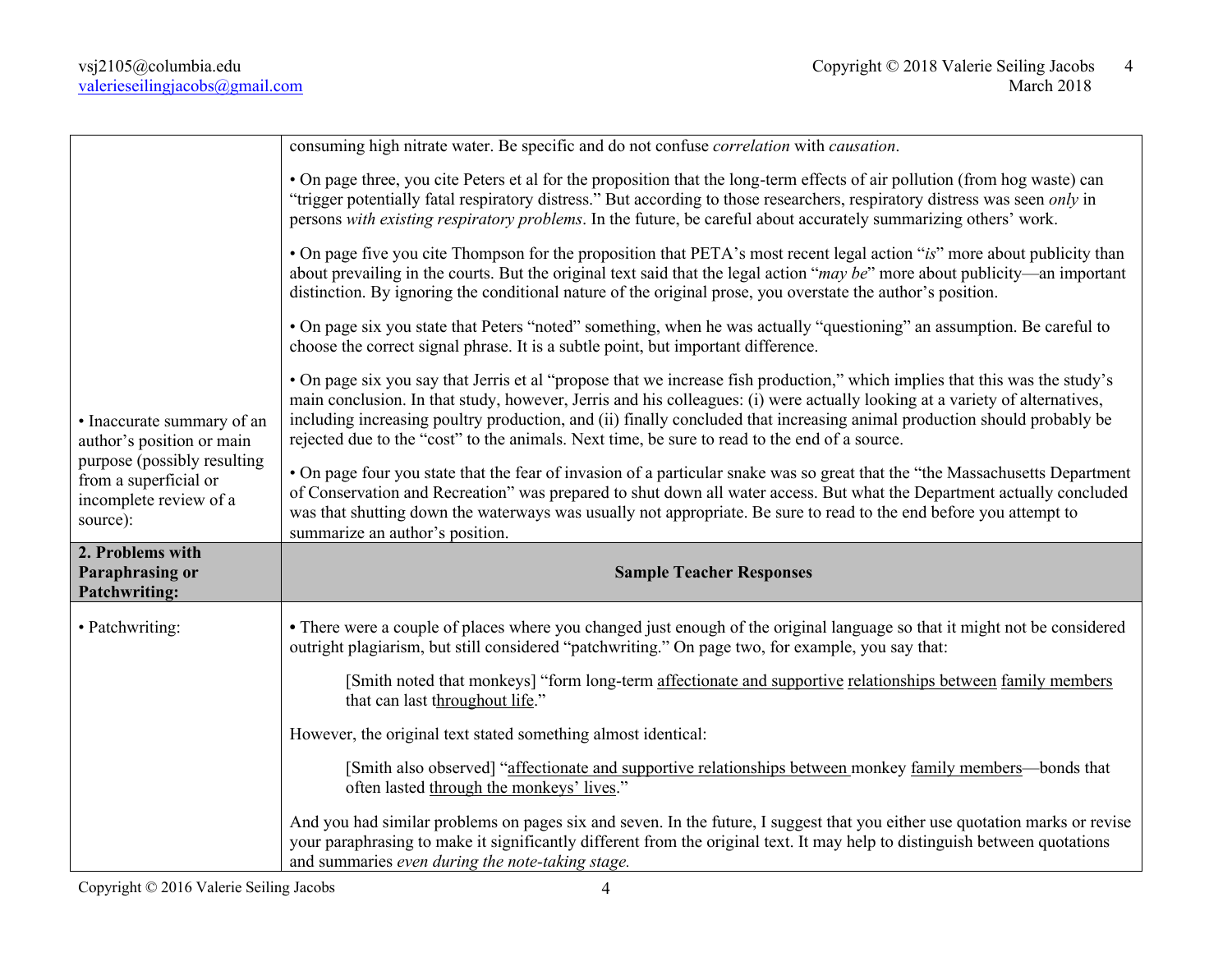| <b>3. Conflation Issues</b>                                                | <b>Sample Teacher Responses</b>                                                                                                                                                                                                                                                                                                                                                                                                                                                                                                                                                                                                                                                                                                                                    |
|----------------------------------------------------------------------------|--------------------------------------------------------------------------------------------------------------------------------------------------------------------------------------------------------------------------------------------------------------------------------------------------------------------------------------------------------------------------------------------------------------------------------------------------------------------------------------------------------------------------------------------------------------------------------------------------------------------------------------------------------------------------------------------------------------------------------------------------------------------|
| • Arising from using one<br>source to quote another<br>source:             | • In a number of places, you seemed to be using one party to quote another person or entity's words or ideas. On page<br>three, for example, you attribute a statement to PETA, but a close reading of the source reveals that that was PETA<br>quoting the FBI. You need to make it clear "who" is speaking. And in another spot on that same page, you state that PETA<br>claims that a police study in Australia revealed something. But PETA specifically stated that it was relying on a New<br>South Wales newspaper for that information—so it was not accurate to say that PETA made the claim. However, even if<br>you manage to separate the voices, it is generally not advisable to use one person as a source for another person's words or<br>ideas. |
|                                                                            | • As I mentioned in class, academic writers need to be wary of relying on one writer to summarize or quote <i>another</i><br>writer's position or words. But you repeatedly ask your reader to rely on Smith's summary of four other philosophers. Had<br>you done your own research, you might have been able to go into more depth about those various philosophers' theories.<br>Moreover, it is a bit unfair to ask the reader to rely on Smith's summary of their positions—especially since you tell the<br>reader nothing about Smith's credentials or reputation.                                                                                                                                                                                          |
|                                                                            | • Be careful about citing correctly. At the top of page three, for example, you cite Smith for the idea that "a lifetime of<br>suffering for a nonhuman animal" is more important than "the gastronomic preference of a human being." But a close<br>reading reveals that Smith appeared to be quoting someone else. Be careful about attributing a quotation to the wrong<br>person.                                                                                                                                                                                                                                                                                                                                                                              |
|                                                                            | • On page three, you cite Smith but appear to be quoting Singer. As I mentioned in class, it is generally not advisable to<br>rely on one author for another author's words or ideas. Similarly, on page six, you cite Loman, but appear to be quoting<br>Smith. And on page four, you attribute a source and a position to The Humane Society, but the Works Cited page gives<br>credit to Forman. The Humane Society may have published the work, but unless it specifically endorsed the work (or<br>unless Forman was speaking in an official capacity(s) as a representative of the Society), you should refer to the actual<br>author.                                                                                                                       |
| 4. Problems Involving the<br><b>Quality or Nature of</b><br><b>Sources</b> | <b>Sample Teacher Responses</b>                                                                                                                                                                                                                                                                                                                                                                                                                                                                                                                                                                                                                                                                                                                                    |
| • Using a nonscientific<br>source for a scientific fact:                   | • On page seven, you cite the bible as evidence that animals are sentient beings. This is the type of claim that requires<br>scientific evidence (i.e., a better source).                                                                                                                                                                                                                                                                                                                                                                                                                                                                                                                                                                                          |